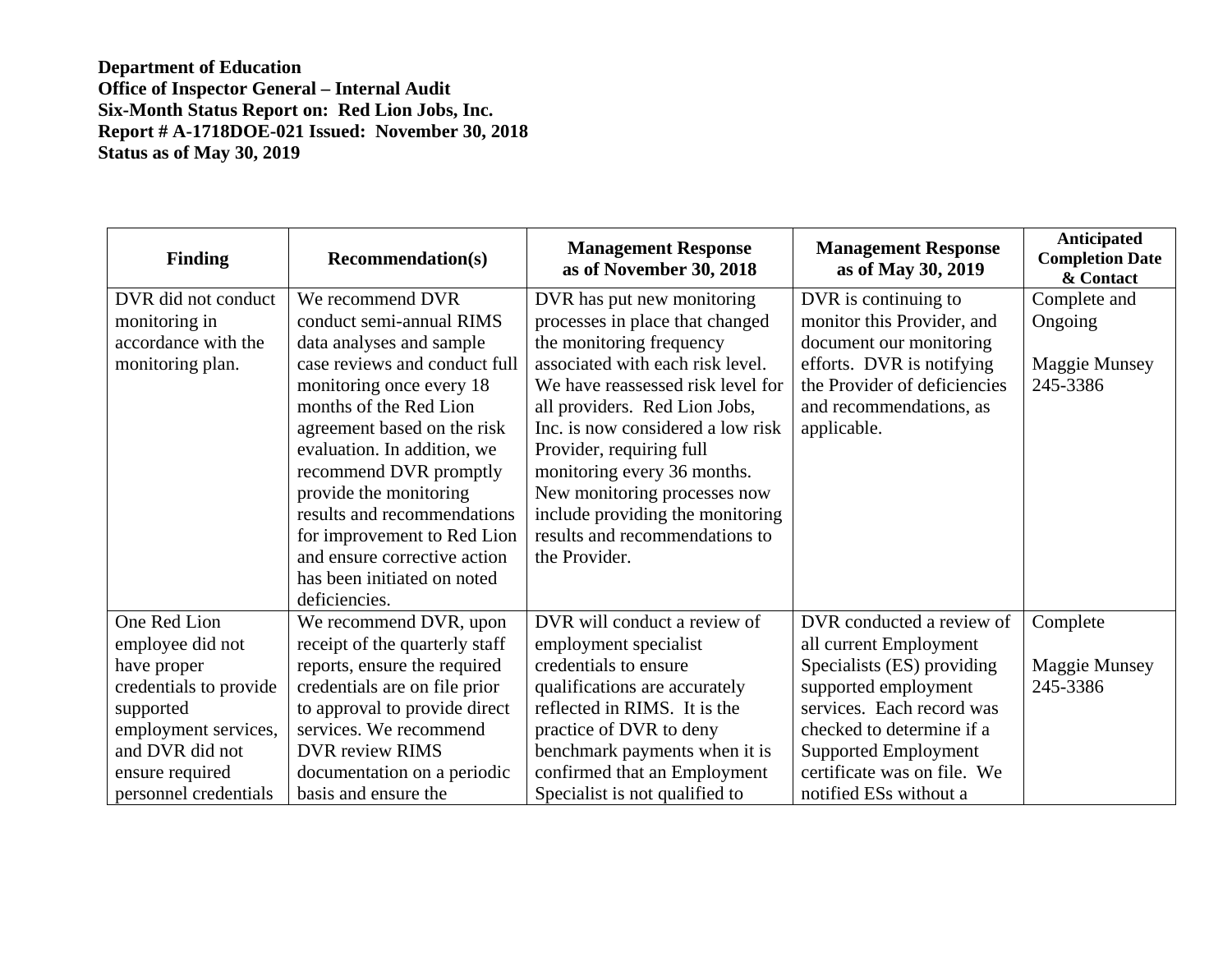**Department of Education Office of Inspector General – Internal Audit Six-Month Status Report on: Red Lion Jobs, Inc. Report # A-1718DOE-021 Issued: November 30, 2018 Status as of May 30, 2019** 

| <b>Finding</b>                      | <b>Recommendation(s)</b>                                                                                                                                                                                                                                                                                                                                                                                                                                                                                                                                        | <b>Management Response</b><br>as of November 30, 2018                                                                | <b>Management Response</b><br>as of May 30, 2019                                                                                                         | Anticipated<br><b>Completion Date</b><br>& Contact |
|-------------------------------------|-----------------------------------------------------------------------------------------------------------------------------------------------------------------------------------------------------------------------------------------------------------------------------------------------------------------------------------------------------------------------------------------------------------------------------------------------------------------------------------------------------------------------------------------------------------------|----------------------------------------------------------------------------------------------------------------------|----------------------------------------------------------------------------------------------------------------------------------------------------------|----------------------------------------------------|
| were obtained prior<br>to approval. | specialists assigned and<br>working on DVR customer<br>cases obtained the proper<br>credentials to provide the<br>services assigned. We<br>recommend DVR deny<br>benchmark payments to Red<br>Lion in cases where<br>uncertified specialists assist<br>DVR SE customers. We<br>additionally recommend<br>DVR revise the provider<br>manual to require the<br>providers to submit an<br>employee contact form upon<br>modification of a specialist's<br>status (Ex. Status change)<br>from an employment<br>specialist to a supported<br>employment specialist). | provide services. DVR will<br>include the recommended<br>requirement in the next revision<br>of the provider manual. | certificate they needed to<br>provide a certificate or be<br>de-certified from providing<br>these services until a<br>certificate is received by<br>DVR. |                                                    |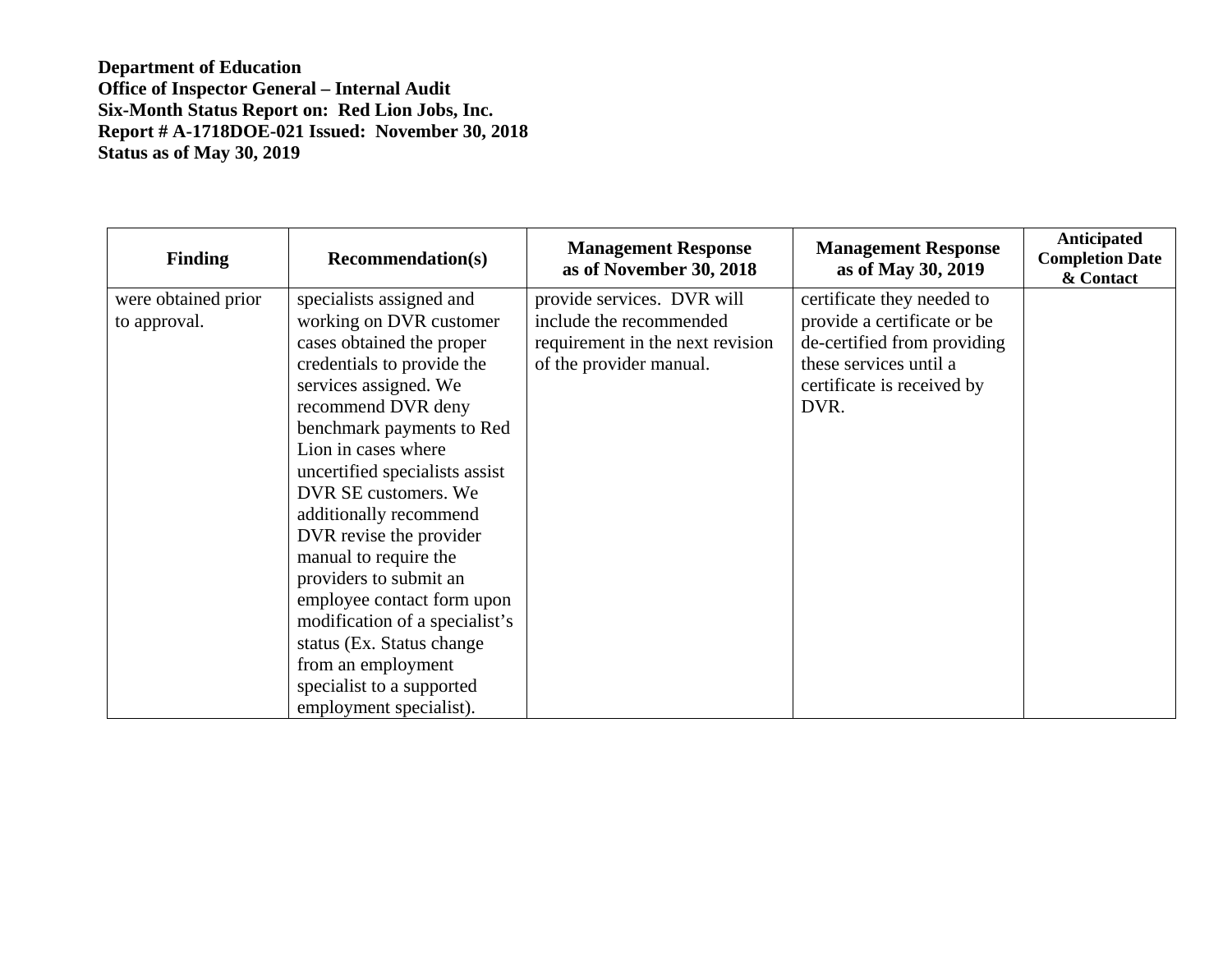**Department of Education** Office of Inspector General - Internal Audit Six-Month Status Report on: Red Lion Jobs, Inc.<br>Report # A-1718DOE-021 Issued: November 30, 2018 Status as of May 30, 2019

| Finding                                                                                                        | Recommendation(s)                                                                                                       | <b>Management Response</b><br>as of November 30, 2018                                                                                                                                                                                                                                                                                                                                                                                                                                                                                                                                                                                                                                                                                                                                                                                  | <b>Management Response</b><br>as of May 30, 2019                                                                                                                                                                                                                                                                                                                                                                                                                                                                                                                                                                                                                                                                                       | Anticipated<br><b>Completion Date</b><br>& Contact                                                                                                        |
|----------------------------------------------------------------------------------------------------------------|-------------------------------------------------------------------------------------------------------------------------|----------------------------------------------------------------------------------------------------------------------------------------------------------------------------------------------------------------------------------------------------------------------------------------------------------------------------------------------------------------------------------------------------------------------------------------------------------------------------------------------------------------------------------------------------------------------------------------------------------------------------------------------------------------------------------------------------------------------------------------------------------------------------------------------------------------------------------------|----------------------------------------------------------------------------------------------------------------------------------------------------------------------------------------------------------------------------------------------------------------------------------------------------------------------------------------------------------------------------------------------------------------------------------------------------------------------------------------------------------------------------------------------------------------------------------------------------------------------------------------------------------------------------------------------------------------------------------------|-----------------------------------------------------------------------------------------------------------------------------------------------------------|
| One Red Lion<br>employee did not<br>have proper<br>credentials to provide<br>supported<br>employment services. | We recommend Red Lion<br>ensure all employees obtain<br>SE certification prior to<br>assignment to DVR SE<br>customers. | Concur. DVR and Red Lion<br>Jobs, Inc. were both in error.<br>Red Lion Jobs will ensure<br>Employment Specialists have<br>required certification prior to<br>assigning supported employment<br>cases. Red Lion Jobs, Inc. was<br>in error in assigning any case to<br>an Employment Specialist prior<br>to them obtaining the two day<br>Certification for the Supported<br>Employment Specialist title. All<br>of our current Employment<br>Specialists are Certified<br>Supported Employment<br>Specialists. As we hire new<br>Employment Specialists, we will<br>get them certified as soon as<br>possible given the class<br>schedules offered by APD. We<br>will submit a copy of the<br>Certification to the State as soon<br>as it is obtained. Until certified<br>as a Supported Employment<br>Specialist, Red Lion Jobs, Inc. | From said date (November<br>30, 2018) to current Red<br>Lion Jobs has ensured<br><b>Employment Specialists</b><br>have required certification<br>prior to assigning supported<br>employment cases. All of<br>our current Employment<br>Specialists are Certified<br>Supported Employment<br>Specialists except for one in<br>which this ES has not<br>serviced any Supported<br>Employment Clients. As<br>we hire new Employment<br>Specialists, we have and<br>will continue to get them<br>certified as soon as possible<br>given the class schedules<br>offered by APD. We will<br>submit a copy of the<br>Certification to the State as<br>soon as it is obtained. Until<br>certified as a Supported<br>Employment Specialist, Red | Completed<br>$Content -$<br>Anita Rothard<br><i>(inforedlionjobs)</i><br>@gmail.com) or<br>Cherry Owens<br>Harvey<br>$($ cherry.redlion $@$<br>gmail.com) |